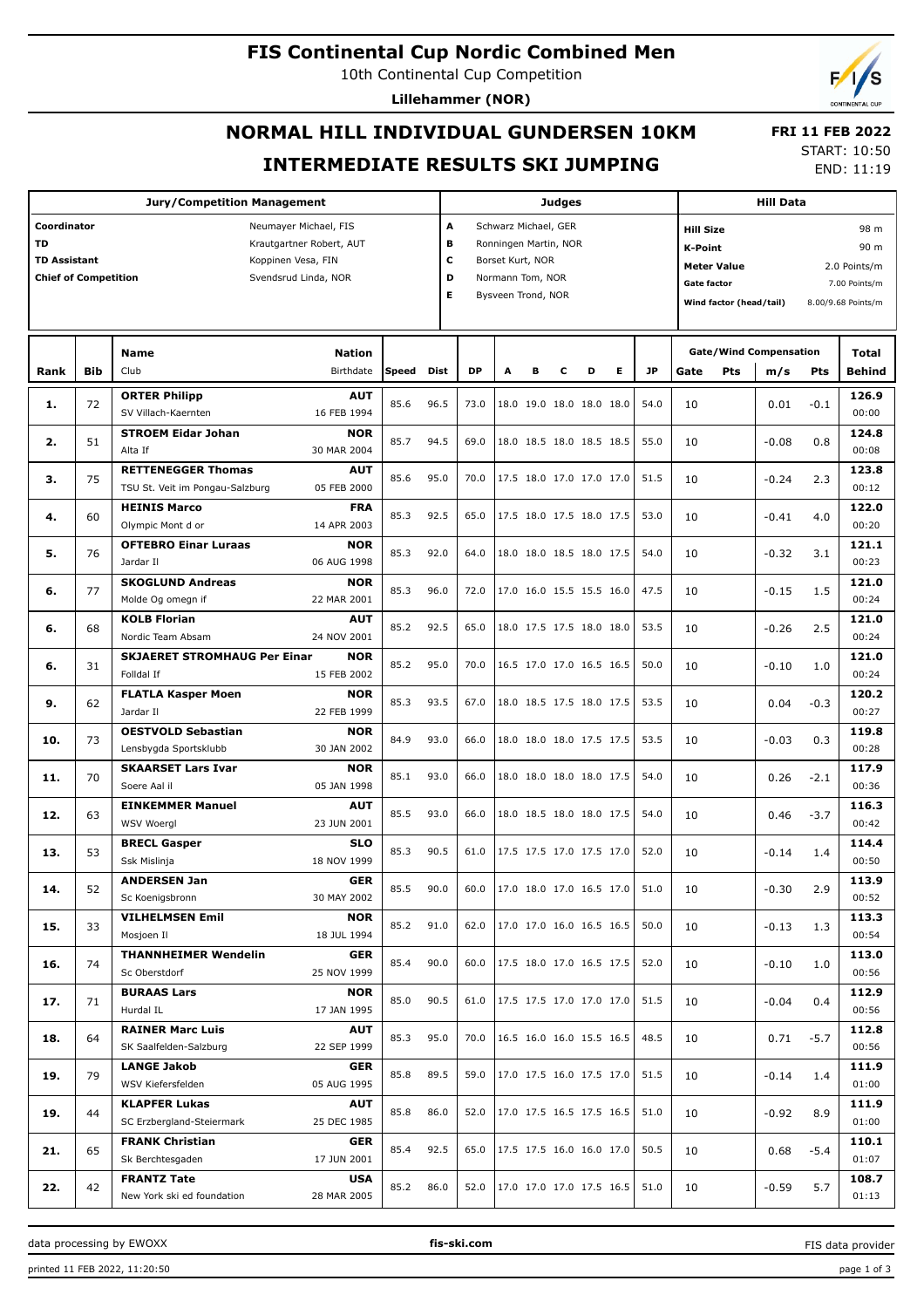# **FIS Continental Cup Nordic Combined Men**

10th Continental Cup Competition

Lillehammer (NOR)

## NORMAL HILL INDIVIDUAL GUNDERSEN 10KM

#### **INTERMEDIATE RESULTS SKI JUMPING**

**START: 10:50**  $FND: 11.19$ 

**FRI 11 FEB 2022** 

| <b>Gate/Wind Compensation</b><br>Club<br>Birthdate<br>Speed<br>Dist<br><b>DP</b><br>Е<br><b>JP</b><br>Rank<br><b>Bib</b><br>A<br>в<br>С<br>D<br>Gate<br>Pts<br>Pts<br>Behind<br>m/s<br><b>HUETTEL Simon</b><br><b>GER</b><br>108.6<br>50<br>85.7<br>87.0<br>54.0<br>17.5 17.5 17.0 18.0 17.0<br>52.0<br>23.<br>10<br>2.6<br>$-0.27$<br>Wsv 1922 Weissenstadt<br>04 AUG 1999<br>01:13<br><b>OTTESEN Emil</b><br>108.2<br>NOR<br>32<br>84.9<br>88.0<br>17.0 17.0 16.5 17.5 16.5<br>50.5<br>24.<br>56.0<br>10<br>$-0.18$<br>1.7<br>Gausdal Skilag<br>01 JUL 2001<br>01:15<br><b>JOEBSTL Thomas</b><br><b>AUT</b><br>107.8<br>25.<br>67<br>85.7<br>88.5<br>17.0 17.0 17.0 17.0 17.0<br>57.0<br>51.0<br>10<br>0.03<br>$-0.2$<br>SG Klagenfurt-Kaernten<br>22 SEP 1995<br>01:16<br><b>MACH Simon</b><br>107.8<br>GER<br>25.<br>58<br>85.3<br>88.5<br>17.0 17.5 16.5 17.0 17.0<br>57.0<br>51.0<br>10<br>0.02<br>$-0.2$<br>20 OCT 2002<br>01:16<br><b>Tsv Buchenberg</b><br><b>TYRODE Mael</b><br><b>FRA</b><br>107.7<br>85.4<br>27.<br>56<br>88.0<br>17.5 17.5 17.0 16.5 17.0<br>51.5<br>56.0<br>10<br>$-0.02$<br>0.2<br>31 JUL 2000<br>01:17<br>S.C les fourgs<br><b>SIEGEMUND Nick</b><br><b>GER</b><br>106.9<br>28.<br>85.4<br>87.5<br>17.5 17.0 16.5 17.5 16.5<br>0.9<br>61<br>55.0<br>51.0<br>10<br>$-0.09$<br>Vsc Klingenthal<br>12 AUG 2000<br>01:20<br><b>MUELLER Pascal</b><br><b>SUI</b><br>105.3<br>29.<br>66<br>85.0<br>87.5<br>17.0 17.5 16.5 17.0 17.0<br>0.09<br>55.0<br>51.0<br>10<br>$-0.7$<br>Einsiedeln<br>17 JUL 2001<br>01:26<br><b>SKOGLUND Aleksander</b><br>105.1<br>NOR<br>85.4<br>30.<br>39<br>82.0<br>16.5 17.0 16.5 16.0 16.0<br>49.0<br>44.0<br>10<br>$-1.25$<br>12.1<br>06 MAY 1999<br>01:27<br>Molde Og omegn if<br><b>EIKSUND SAETHRE Jakob</b><br>103.2<br>NOR<br>85.0<br>34<br>87.0<br>17.0 16.5 16.5 17.5 16.0<br>50.0<br>31.<br>54.0<br>10<br>0.10<br>$-0.8$<br>Fossum If<br>13 NOV 1999<br>01:35<br><b>IAKHIN Ernest</b><br><b>RUS</b><br>102.7<br>32.<br>43<br>85.5<br>83.5<br>47.0<br>16.5 16.0 15.5 15.5 15.5<br>47.0<br>10<br>$-0.90$<br>8.7<br>SDUSHOR 33 Ufa<br>09 JAN 1991<br>01:37<br><b>MALACINSKI Niklas</b><br><b>USA</b><br>102.3<br>33.<br>59<br>85.3<br>85.5<br>17.5 18.0 17.5 18.0 17.5<br>53.0<br>51.0<br>10<br>0.21<br>$-1.7$<br>07 DEC 2003<br>01:38<br>Steamboat Springs Winter Sports C<br><b>KARHUMAA Waltteri</b><br>101.8<br>FIN<br>48<br>85.3<br>83.0<br>16.5 17.0 16.5 17.0 17.0<br>50.5<br>34.<br>46.0<br>10<br>$-0.55$<br>5.3<br>Ounasvaara Ski club<br>07 JUN 2002<br>01:40<br><b>MACH David</b><br><b>GER</b><br>101.7<br>35.<br>78<br>85.3<br>85.5<br>17.0 17.0 16.0 17.5 16.5<br>50.5<br>51.0<br>10<br>$-0.02$<br>0.2<br>14 MAY 2000<br>01:41<br>Tsv Buchenberg<br><b>OBERMEYR Fabio</b><br><b>AUT</b><br>100.3<br>36.<br>69<br>85.6<br>86.0<br>17.0 16.5 15.5 16.5 17.0<br>50.0<br>52.0<br>10<br>0.21<br>$-1.7$<br>WSC Bad Mitterndorf<br>08 AUG 2000<br>01:46<br><b>MERILAINEN Eelis</b><br>99.4<br>FIN<br>37.<br>40<br>84.8<br>81.0<br>42.0<br>16.0 15.5 15.5 16.0 15.5<br>47.0<br>10<br>$-1.07$<br>10.4<br>17 APR 2004<br>01:50<br>Jyvaskylan Hiihtoseura<br>99.0<br><b>ANDREWS Grant</b><br>USA<br>49<br>85.1<br>82.0<br>44.0<br>17.0 16.0 17.0 17.5 16.5<br>50.5<br>38.<br>10<br>$-0.46$<br>4.5<br>03 DEC 1997<br>01:52<br>Steamboat Springs Winter Sports C<br>95.8<br><b>BRUBAKER Carter</b><br><b>USA</b><br>85.1<br>39.<br>47<br>81.5<br>43.0<br>16.5 16.5 16.5 16.5 16.0<br>49.5<br>10<br>$-0.34$<br>3.3<br>22 DEC 2003<br>02:04<br>Nordic Skiing Association of Anchor<br><b>ZHIRNOV Eduard</b><br><b>RUS</b><br>92.6<br>40.<br>35<br>85.3<br>81.5<br>15.5 16.0 14.0 16.5 15.0<br>43.0<br>46.5<br>10<br>$-0.32$<br>3.1<br>Moscow UOR2 Perm<br>27 MAY 2001<br>02:17<br>92.2<br><b>MARIOTTI Domenico</b><br>ITA<br>85.0<br>41.<br>57<br>81.0<br>42.0<br>16.5 17.0 16.0 17.5 16.5<br>50.0<br>10<br>$-0.02$<br>0.2<br>C.S. ESERCITO<br>09 OCT 2001<br>02:19<br><b>KOLGANOV Alexander</b><br><b>RUS</b><br>92.1<br>42.<br>37<br>85.3<br>80.0<br>40.0<br>16.0 15.0 14.5 15.5 15.0<br>45.5<br>10<br>6.6<br>$-0.68$<br>03 SEP 1999<br>02:19<br>Moscow<br><b>PAEAEKKOENEN Jesse</b><br>91.8<br><b>FIN</b><br>55<br>85.1<br>81.5<br>16.5 16.0 16.5 17.5 16.0<br>49.0<br>43.0<br>43.<br>10<br>$-0.2$<br>0.02<br>Puijo Skiclub<br>11 MAR 1999<br>02:20<br><b>KOSTNER Aaron</b><br>87.4<br>ITA<br>85.5<br>80.0<br>40.0<br>16.5 16.0 14.5 16.5 16.0<br>48.5<br>54<br>44.<br>10<br>0.14<br>$-1.1$<br>GRUPPO SPORTIVO FIAMME ORO<br>08 JUL 1999<br>02:38<br><b>MICHAUD Tom</b><br>80.8<br><b>FRA</b><br>45<br>85.2<br>75.0<br>15.5 15.5 14.5 15.0 15.5<br>46.0<br>45.<br>30.0<br>10<br>$-0.50$<br>4.8<br>Union Sportive lamoura<br>11 NOV 2001<br>03:04<br><b>CLARET TOURNIER Samy</b><br>79.6<br><b>FRA</b><br>85.1<br>71.0<br>15.5 15.5 15.0 15.5 15.5<br>46.5<br>46.<br>38<br>22.0<br>10<br>$-1.15$<br>11.1<br>C.S chamonix<br>20 MAY 1999<br>03:09<br><b>KONOPLEV Ivan</b><br>76.0<br><b>RUS</b><br>85.0<br>72.5<br>25.0<br>15.5 15.0 14.0 15.0 15.5<br>45.5<br>47.<br>36<br>10<br>5.5<br>$-0.57$<br>KOR 1 Vyborgskaya SDUSHOR<br>04 MAY 1998<br>03:24<br><b>SZYNDLAR Pawel</b><br><b>POL</b><br>75.0<br>85.0<br>69.0<br>18.0<br>16.0 16.0 15.0 16.0 15.5<br>47.5<br>9.5<br>48.<br>41<br>10<br>$-0.98$<br>19 JUL 2000<br>SS-R LZS Sokol Szczyrk<br>03:28 |  |  |      |               |  |  |  |  |  |  |  |  |  |  |       |  |
|-----------------------------------------------------------------------------------------------------------------------------------------------------------------------------------------------------------------------------------------------------------------------------------------------------------------------------------------------------------------------------------------------------------------------------------------------------------------------------------------------------------------------------------------------------------------------------------------------------------------------------------------------------------------------------------------------------------------------------------------------------------------------------------------------------------------------------------------------------------------------------------------------------------------------------------------------------------------------------------------------------------------------------------------------------------------------------------------------------------------------------------------------------------------------------------------------------------------------------------------------------------------------------------------------------------------------------------------------------------------------------------------------------------------------------------------------------------------------------------------------------------------------------------------------------------------------------------------------------------------------------------------------------------------------------------------------------------------------------------------------------------------------------------------------------------------------------------------------------------------------------------------------------------------------------------------------------------------------------------------------------------------------------------------------------------------------------------------------------------------------------------------------------------------------------------------------------------------------------------------------------------------------------------------------------------------------------------------------------------------------------------------------------------------------------------------------------------------------------------------------------------------------------------------------------------------------------------------------------------------------------------------------------------------------------------------------------------------------------------------------------------------------------------------------------------------------------------------------------------------------------------------------------------------------------------------------------------------------------------------------------------------------------------------------------------------------------------------------------------------------------------------------------------------------------------------------------------------------------------------------------------------------------------------------------------------------------------------------------------------------------------------------------------------------------------------------------------------------------------------------------------------------------------------------------------------------------------------------------------------------------------------------------------------------------------------------------------------------------------------------------------------------------------------------------------------------------------------------------------------------------------------------------------------------------------------------------------------------------------------------------------------------------------------------------------------------------------------------------------------------------------------------------------------------------------------------------------------------------------------------------------------------------------------------------------------------------------------------------------------------------------------------------------------------------------------------------------------------------------------------------------------------------------------------------------------------------------------------------------------------------------------------------------------------------------------------------------------------------------------------------------------------------------------------------------------------------------------------------------------------------------------------------------------------------------------------------------------------------------------------------------------------------------------------------------------------------------------------------------------------------------------------------------------------------------------------------------------------------------------------------------------------------------------------------------------------|--|--|------|---------------|--|--|--|--|--|--|--|--|--|--|-------|--|
|                                                                                                                                                                                                                                                                                                                                                                                                                                                                                                                                                                                                                                                                                                                                                                                                                                                                                                                                                                                                                                                                                                                                                                                                                                                                                                                                                                                                                                                                                                                                                                                                                                                                                                                                                                                                                                                                                                                                                                                                                                                                                                                                                                                                                                                                                                                                                                                                                                                                                                                                                                                                                                                                                                                                                                                                                                                                                                                                                                                                                                                                                                                                                                                                                                                                                                                                                                                                                                                                                                                                                                                                                                                                                                                                                                                                                                                                                                                                                                                                                                                                                                                                                                                                                                                                                                                                                                                                                                                                                                                                                                                                                                                                                                                                                                                                                                                                                                                                                                                                                                                                                                                                                                                                                                                                                                                       |  |  | Name | <b>Nation</b> |  |  |  |  |  |  |  |  |  |  | Total |  |
|                                                                                                                                                                                                                                                                                                                                                                                                                                                                                                                                                                                                                                                                                                                                                                                                                                                                                                                                                                                                                                                                                                                                                                                                                                                                                                                                                                                                                                                                                                                                                                                                                                                                                                                                                                                                                                                                                                                                                                                                                                                                                                                                                                                                                                                                                                                                                                                                                                                                                                                                                                                                                                                                                                                                                                                                                                                                                                                                                                                                                                                                                                                                                                                                                                                                                                                                                                                                                                                                                                                                                                                                                                                                                                                                                                                                                                                                                                                                                                                                                                                                                                                                                                                                                                                                                                                                                                                                                                                                                                                                                                                                                                                                                                                                                                                                                                                                                                                                                                                                                                                                                                                                                                                                                                                                                                                       |  |  |      |               |  |  |  |  |  |  |  |  |  |  |       |  |
|                                                                                                                                                                                                                                                                                                                                                                                                                                                                                                                                                                                                                                                                                                                                                                                                                                                                                                                                                                                                                                                                                                                                                                                                                                                                                                                                                                                                                                                                                                                                                                                                                                                                                                                                                                                                                                                                                                                                                                                                                                                                                                                                                                                                                                                                                                                                                                                                                                                                                                                                                                                                                                                                                                                                                                                                                                                                                                                                                                                                                                                                                                                                                                                                                                                                                                                                                                                                                                                                                                                                                                                                                                                                                                                                                                                                                                                                                                                                                                                                                                                                                                                                                                                                                                                                                                                                                                                                                                                                                                                                                                                                                                                                                                                                                                                                                                                                                                                                                                                                                                                                                                                                                                                                                                                                                                                       |  |  |      |               |  |  |  |  |  |  |  |  |  |  |       |  |
|                                                                                                                                                                                                                                                                                                                                                                                                                                                                                                                                                                                                                                                                                                                                                                                                                                                                                                                                                                                                                                                                                                                                                                                                                                                                                                                                                                                                                                                                                                                                                                                                                                                                                                                                                                                                                                                                                                                                                                                                                                                                                                                                                                                                                                                                                                                                                                                                                                                                                                                                                                                                                                                                                                                                                                                                                                                                                                                                                                                                                                                                                                                                                                                                                                                                                                                                                                                                                                                                                                                                                                                                                                                                                                                                                                                                                                                                                                                                                                                                                                                                                                                                                                                                                                                                                                                                                                                                                                                                                                                                                                                                                                                                                                                                                                                                                                                                                                                                                                                                                                                                                                                                                                                                                                                                                                                       |  |  |      |               |  |  |  |  |  |  |  |  |  |  |       |  |
|                                                                                                                                                                                                                                                                                                                                                                                                                                                                                                                                                                                                                                                                                                                                                                                                                                                                                                                                                                                                                                                                                                                                                                                                                                                                                                                                                                                                                                                                                                                                                                                                                                                                                                                                                                                                                                                                                                                                                                                                                                                                                                                                                                                                                                                                                                                                                                                                                                                                                                                                                                                                                                                                                                                                                                                                                                                                                                                                                                                                                                                                                                                                                                                                                                                                                                                                                                                                                                                                                                                                                                                                                                                                                                                                                                                                                                                                                                                                                                                                                                                                                                                                                                                                                                                                                                                                                                                                                                                                                                                                                                                                                                                                                                                                                                                                                                                                                                                                                                                                                                                                                                                                                                                                                                                                                                                       |  |  |      |               |  |  |  |  |  |  |  |  |  |  |       |  |
|                                                                                                                                                                                                                                                                                                                                                                                                                                                                                                                                                                                                                                                                                                                                                                                                                                                                                                                                                                                                                                                                                                                                                                                                                                                                                                                                                                                                                                                                                                                                                                                                                                                                                                                                                                                                                                                                                                                                                                                                                                                                                                                                                                                                                                                                                                                                                                                                                                                                                                                                                                                                                                                                                                                                                                                                                                                                                                                                                                                                                                                                                                                                                                                                                                                                                                                                                                                                                                                                                                                                                                                                                                                                                                                                                                                                                                                                                                                                                                                                                                                                                                                                                                                                                                                                                                                                                                                                                                                                                                                                                                                                                                                                                                                                                                                                                                                                                                                                                                                                                                                                                                                                                                                                                                                                                                                       |  |  |      |               |  |  |  |  |  |  |  |  |  |  |       |  |
|                                                                                                                                                                                                                                                                                                                                                                                                                                                                                                                                                                                                                                                                                                                                                                                                                                                                                                                                                                                                                                                                                                                                                                                                                                                                                                                                                                                                                                                                                                                                                                                                                                                                                                                                                                                                                                                                                                                                                                                                                                                                                                                                                                                                                                                                                                                                                                                                                                                                                                                                                                                                                                                                                                                                                                                                                                                                                                                                                                                                                                                                                                                                                                                                                                                                                                                                                                                                                                                                                                                                                                                                                                                                                                                                                                                                                                                                                                                                                                                                                                                                                                                                                                                                                                                                                                                                                                                                                                                                                                                                                                                                                                                                                                                                                                                                                                                                                                                                                                                                                                                                                                                                                                                                                                                                                                                       |  |  |      |               |  |  |  |  |  |  |  |  |  |  |       |  |
|                                                                                                                                                                                                                                                                                                                                                                                                                                                                                                                                                                                                                                                                                                                                                                                                                                                                                                                                                                                                                                                                                                                                                                                                                                                                                                                                                                                                                                                                                                                                                                                                                                                                                                                                                                                                                                                                                                                                                                                                                                                                                                                                                                                                                                                                                                                                                                                                                                                                                                                                                                                                                                                                                                                                                                                                                                                                                                                                                                                                                                                                                                                                                                                                                                                                                                                                                                                                                                                                                                                                                                                                                                                                                                                                                                                                                                                                                                                                                                                                                                                                                                                                                                                                                                                                                                                                                                                                                                                                                                                                                                                                                                                                                                                                                                                                                                                                                                                                                                                                                                                                                                                                                                                                                                                                                                                       |  |  |      |               |  |  |  |  |  |  |  |  |  |  |       |  |
|                                                                                                                                                                                                                                                                                                                                                                                                                                                                                                                                                                                                                                                                                                                                                                                                                                                                                                                                                                                                                                                                                                                                                                                                                                                                                                                                                                                                                                                                                                                                                                                                                                                                                                                                                                                                                                                                                                                                                                                                                                                                                                                                                                                                                                                                                                                                                                                                                                                                                                                                                                                                                                                                                                                                                                                                                                                                                                                                                                                                                                                                                                                                                                                                                                                                                                                                                                                                                                                                                                                                                                                                                                                                                                                                                                                                                                                                                                                                                                                                                                                                                                                                                                                                                                                                                                                                                                                                                                                                                                                                                                                                                                                                                                                                                                                                                                                                                                                                                                                                                                                                                                                                                                                                                                                                                                                       |  |  |      |               |  |  |  |  |  |  |  |  |  |  |       |  |
|                                                                                                                                                                                                                                                                                                                                                                                                                                                                                                                                                                                                                                                                                                                                                                                                                                                                                                                                                                                                                                                                                                                                                                                                                                                                                                                                                                                                                                                                                                                                                                                                                                                                                                                                                                                                                                                                                                                                                                                                                                                                                                                                                                                                                                                                                                                                                                                                                                                                                                                                                                                                                                                                                                                                                                                                                                                                                                                                                                                                                                                                                                                                                                                                                                                                                                                                                                                                                                                                                                                                                                                                                                                                                                                                                                                                                                                                                                                                                                                                                                                                                                                                                                                                                                                                                                                                                                                                                                                                                                                                                                                                                                                                                                                                                                                                                                                                                                                                                                                                                                                                                                                                                                                                                                                                                                                       |  |  |      |               |  |  |  |  |  |  |  |  |  |  |       |  |
|                                                                                                                                                                                                                                                                                                                                                                                                                                                                                                                                                                                                                                                                                                                                                                                                                                                                                                                                                                                                                                                                                                                                                                                                                                                                                                                                                                                                                                                                                                                                                                                                                                                                                                                                                                                                                                                                                                                                                                                                                                                                                                                                                                                                                                                                                                                                                                                                                                                                                                                                                                                                                                                                                                                                                                                                                                                                                                                                                                                                                                                                                                                                                                                                                                                                                                                                                                                                                                                                                                                                                                                                                                                                                                                                                                                                                                                                                                                                                                                                                                                                                                                                                                                                                                                                                                                                                                                                                                                                                                                                                                                                                                                                                                                                                                                                                                                                                                                                                                                                                                                                                                                                                                                                                                                                                                                       |  |  |      |               |  |  |  |  |  |  |  |  |  |  |       |  |
|                                                                                                                                                                                                                                                                                                                                                                                                                                                                                                                                                                                                                                                                                                                                                                                                                                                                                                                                                                                                                                                                                                                                                                                                                                                                                                                                                                                                                                                                                                                                                                                                                                                                                                                                                                                                                                                                                                                                                                                                                                                                                                                                                                                                                                                                                                                                                                                                                                                                                                                                                                                                                                                                                                                                                                                                                                                                                                                                                                                                                                                                                                                                                                                                                                                                                                                                                                                                                                                                                                                                                                                                                                                                                                                                                                                                                                                                                                                                                                                                                                                                                                                                                                                                                                                                                                                                                                                                                                                                                                                                                                                                                                                                                                                                                                                                                                                                                                                                                                                                                                                                                                                                                                                                                                                                                                                       |  |  |      |               |  |  |  |  |  |  |  |  |  |  |       |  |
|                                                                                                                                                                                                                                                                                                                                                                                                                                                                                                                                                                                                                                                                                                                                                                                                                                                                                                                                                                                                                                                                                                                                                                                                                                                                                                                                                                                                                                                                                                                                                                                                                                                                                                                                                                                                                                                                                                                                                                                                                                                                                                                                                                                                                                                                                                                                                                                                                                                                                                                                                                                                                                                                                                                                                                                                                                                                                                                                                                                                                                                                                                                                                                                                                                                                                                                                                                                                                                                                                                                                                                                                                                                                                                                                                                                                                                                                                                                                                                                                                                                                                                                                                                                                                                                                                                                                                                                                                                                                                                                                                                                                                                                                                                                                                                                                                                                                                                                                                                                                                                                                                                                                                                                                                                                                                                                       |  |  |      |               |  |  |  |  |  |  |  |  |  |  |       |  |
|                                                                                                                                                                                                                                                                                                                                                                                                                                                                                                                                                                                                                                                                                                                                                                                                                                                                                                                                                                                                                                                                                                                                                                                                                                                                                                                                                                                                                                                                                                                                                                                                                                                                                                                                                                                                                                                                                                                                                                                                                                                                                                                                                                                                                                                                                                                                                                                                                                                                                                                                                                                                                                                                                                                                                                                                                                                                                                                                                                                                                                                                                                                                                                                                                                                                                                                                                                                                                                                                                                                                                                                                                                                                                                                                                                                                                                                                                                                                                                                                                                                                                                                                                                                                                                                                                                                                                                                                                                                                                                                                                                                                                                                                                                                                                                                                                                                                                                                                                                                                                                                                                                                                                                                                                                                                                                                       |  |  |      |               |  |  |  |  |  |  |  |  |  |  |       |  |
|                                                                                                                                                                                                                                                                                                                                                                                                                                                                                                                                                                                                                                                                                                                                                                                                                                                                                                                                                                                                                                                                                                                                                                                                                                                                                                                                                                                                                                                                                                                                                                                                                                                                                                                                                                                                                                                                                                                                                                                                                                                                                                                                                                                                                                                                                                                                                                                                                                                                                                                                                                                                                                                                                                                                                                                                                                                                                                                                                                                                                                                                                                                                                                                                                                                                                                                                                                                                                                                                                                                                                                                                                                                                                                                                                                                                                                                                                                                                                                                                                                                                                                                                                                                                                                                                                                                                                                                                                                                                                                                                                                                                                                                                                                                                                                                                                                                                                                                                                                                                                                                                                                                                                                                                                                                                                                                       |  |  |      |               |  |  |  |  |  |  |  |  |  |  |       |  |
|                                                                                                                                                                                                                                                                                                                                                                                                                                                                                                                                                                                                                                                                                                                                                                                                                                                                                                                                                                                                                                                                                                                                                                                                                                                                                                                                                                                                                                                                                                                                                                                                                                                                                                                                                                                                                                                                                                                                                                                                                                                                                                                                                                                                                                                                                                                                                                                                                                                                                                                                                                                                                                                                                                                                                                                                                                                                                                                                                                                                                                                                                                                                                                                                                                                                                                                                                                                                                                                                                                                                                                                                                                                                                                                                                                                                                                                                                                                                                                                                                                                                                                                                                                                                                                                                                                                                                                                                                                                                                                                                                                                                                                                                                                                                                                                                                                                                                                                                                                                                                                                                                                                                                                                                                                                                                                                       |  |  |      |               |  |  |  |  |  |  |  |  |  |  |       |  |
|                                                                                                                                                                                                                                                                                                                                                                                                                                                                                                                                                                                                                                                                                                                                                                                                                                                                                                                                                                                                                                                                                                                                                                                                                                                                                                                                                                                                                                                                                                                                                                                                                                                                                                                                                                                                                                                                                                                                                                                                                                                                                                                                                                                                                                                                                                                                                                                                                                                                                                                                                                                                                                                                                                                                                                                                                                                                                                                                                                                                                                                                                                                                                                                                                                                                                                                                                                                                                                                                                                                                                                                                                                                                                                                                                                                                                                                                                                                                                                                                                                                                                                                                                                                                                                                                                                                                                                                                                                                                                                                                                                                                                                                                                                                                                                                                                                                                                                                                                                                                                                                                                                                                                                                                                                                                                                                       |  |  |      |               |  |  |  |  |  |  |  |  |  |  |       |  |
|                                                                                                                                                                                                                                                                                                                                                                                                                                                                                                                                                                                                                                                                                                                                                                                                                                                                                                                                                                                                                                                                                                                                                                                                                                                                                                                                                                                                                                                                                                                                                                                                                                                                                                                                                                                                                                                                                                                                                                                                                                                                                                                                                                                                                                                                                                                                                                                                                                                                                                                                                                                                                                                                                                                                                                                                                                                                                                                                                                                                                                                                                                                                                                                                                                                                                                                                                                                                                                                                                                                                                                                                                                                                                                                                                                                                                                                                                                                                                                                                                                                                                                                                                                                                                                                                                                                                                                                                                                                                                                                                                                                                                                                                                                                                                                                                                                                                                                                                                                                                                                                                                                                                                                                                                                                                                                                       |  |  |      |               |  |  |  |  |  |  |  |  |  |  |       |  |
|                                                                                                                                                                                                                                                                                                                                                                                                                                                                                                                                                                                                                                                                                                                                                                                                                                                                                                                                                                                                                                                                                                                                                                                                                                                                                                                                                                                                                                                                                                                                                                                                                                                                                                                                                                                                                                                                                                                                                                                                                                                                                                                                                                                                                                                                                                                                                                                                                                                                                                                                                                                                                                                                                                                                                                                                                                                                                                                                                                                                                                                                                                                                                                                                                                                                                                                                                                                                                                                                                                                                                                                                                                                                                                                                                                                                                                                                                                                                                                                                                                                                                                                                                                                                                                                                                                                                                                                                                                                                                                                                                                                                                                                                                                                                                                                                                                                                                                                                                                                                                                                                                                                                                                                                                                                                                                                       |  |  |      |               |  |  |  |  |  |  |  |  |  |  |       |  |
|                                                                                                                                                                                                                                                                                                                                                                                                                                                                                                                                                                                                                                                                                                                                                                                                                                                                                                                                                                                                                                                                                                                                                                                                                                                                                                                                                                                                                                                                                                                                                                                                                                                                                                                                                                                                                                                                                                                                                                                                                                                                                                                                                                                                                                                                                                                                                                                                                                                                                                                                                                                                                                                                                                                                                                                                                                                                                                                                                                                                                                                                                                                                                                                                                                                                                                                                                                                                                                                                                                                                                                                                                                                                                                                                                                                                                                                                                                                                                                                                                                                                                                                                                                                                                                                                                                                                                                                                                                                                                                                                                                                                                                                                                                                                                                                                                                                                                                                                                                                                                                                                                                                                                                                                                                                                                                                       |  |  |      |               |  |  |  |  |  |  |  |  |  |  |       |  |
|                                                                                                                                                                                                                                                                                                                                                                                                                                                                                                                                                                                                                                                                                                                                                                                                                                                                                                                                                                                                                                                                                                                                                                                                                                                                                                                                                                                                                                                                                                                                                                                                                                                                                                                                                                                                                                                                                                                                                                                                                                                                                                                                                                                                                                                                                                                                                                                                                                                                                                                                                                                                                                                                                                                                                                                                                                                                                                                                                                                                                                                                                                                                                                                                                                                                                                                                                                                                                                                                                                                                                                                                                                                                                                                                                                                                                                                                                                                                                                                                                                                                                                                                                                                                                                                                                                                                                                                                                                                                                                                                                                                                                                                                                                                                                                                                                                                                                                                                                                                                                                                                                                                                                                                                                                                                                                                       |  |  |      |               |  |  |  |  |  |  |  |  |  |  |       |  |
|                                                                                                                                                                                                                                                                                                                                                                                                                                                                                                                                                                                                                                                                                                                                                                                                                                                                                                                                                                                                                                                                                                                                                                                                                                                                                                                                                                                                                                                                                                                                                                                                                                                                                                                                                                                                                                                                                                                                                                                                                                                                                                                                                                                                                                                                                                                                                                                                                                                                                                                                                                                                                                                                                                                                                                                                                                                                                                                                                                                                                                                                                                                                                                                                                                                                                                                                                                                                                                                                                                                                                                                                                                                                                                                                                                                                                                                                                                                                                                                                                                                                                                                                                                                                                                                                                                                                                                                                                                                                                                                                                                                                                                                                                                                                                                                                                                                                                                                                                                                                                                                                                                                                                                                                                                                                                                                       |  |  |      |               |  |  |  |  |  |  |  |  |  |  |       |  |
|                                                                                                                                                                                                                                                                                                                                                                                                                                                                                                                                                                                                                                                                                                                                                                                                                                                                                                                                                                                                                                                                                                                                                                                                                                                                                                                                                                                                                                                                                                                                                                                                                                                                                                                                                                                                                                                                                                                                                                                                                                                                                                                                                                                                                                                                                                                                                                                                                                                                                                                                                                                                                                                                                                                                                                                                                                                                                                                                                                                                                                                                                                                                                                                                                                                                                                                                                                                                                                                                                                                                                                                                                                                                                                                                                                                                                                                                                                                                                                                                                                                                                                                                                                                                                                                                                                                                                                                                                                                                                                                                                                                                                                                                                                                                                                                                                                                                                                                                                                                                                                                                                                                                                                                                                                                                                                                       |  |  |      |               |  |  |  |  |  |  |  |  |  |  |       |  |
|                                                                                                                                                                                                                                                                                                                                                                                                                                                                                                                                                                                                                                                                                                                                                                                                                                                                                                                                                                                                                                                                                                                                                                                                                                                                                                                                                                                                                                                                                                                                                                                                                                                                                                                                                                                                                                                                                                                                                                                                                                                                                                                                                                                                                                                                                                                                                                                                                                                                                                                                                                                                                                                                                                                                                                                                                                                                                                                                                                                                                                                                                                                                                                                                                                                                                                                                                                                                                                                                                                                                                                                                                                                                                                                                                                                                                                                                                                                                                                                                                                                                                                                                                                                                                                                                                                                                                                                                                                                                                                                                                                                                                                                                                                                                                                                                                                                                                                                                                                                                                                                                                                                                                                                                                                                                                                                       |  |  |      |               |  |  |  |  |  |  |  |  |  |  |       |  |
|                                                                                                                                                                                                                                                                                                                                                                                                                                                                                                                                                                                                                                                                                                                                                                                                                                                                                                                                                                                                                                                                                                                                                                                                                                                                                                                                                                                                                                                                                                                                                                                                                                                                                                                                                                                                                                                                                                                                                                                                                                                                                                                                                                                                                                                                                                                                                                                                                                                                                                                                                                                                                                                                                                                                                                                                                                                                                                                                                                                                                                                                                                                                                                                                                                                                                                                                                                                                                                                                                                                                                                                                                                                                                                                                                                                                                                                                                                                                                                                                                                                                                                                                                                                                                                                                                                                                                                                                                                                                                                                                                                                                                                                                                                                                                                                                                                                                                                                                                                                                                                                                                                                                                                                                                                                                                                                       |  |  |      |               |  |  |  |  |  |  |  |  |  |  |       |  |
|                                                                                                                                                                                                                                                                                                                                                                                                                                                                                                                                                                                                                                                                                                                                                                                                                                                                                                                                                                                                                                                                                                                                                                                                                                                                                                                                                                                                                                                                                                                                                                                                                                                                                                                                                                                                                                                                                                                                                                                                                                                                                                                                                                                                                                                                                                                                                                                                                                                                                                                                                                                                                                                                                                                                                                                                                                                                                                                                                                                                                                                                                                                                                                                                                                                                                                                                                                                                                                                                                                                                                                                                                                                                                                                                                                                                                                                                                                                                                                                                                                                                                                                                                                                                                                                                                                                                                                                                                                                                                                                                                                                                                                                                                                                                                                                                                                                                                                                                                                                                                                                                                                                                                                                                                                                                                                                       |  |  |      |               |  |  |  |  |  |  |  |  |  |  |       |  |
|                                                                                                                                                                                                                                                                                                                                                                                                                                                                                                                                                                                                                                                                                                                                                                                                                                                                                                                                                                                                                                                                                                                                                                                                                                                                                                                                                                                                                                                                                                                                                                                                                                                                                                                                                                                                                                                                                                                                                                                                                                                                                                                                                                                                                                                                                                                                                                                                                                                                                                                                                                                                                                                                                                                                                                                                                                                                                                                                                                                                                                                                                                                                                                                                                                                                                                                                                                                                                                                                                                                                                                                                                                                                                                                                                                                                                                                                                                                                                                                                                                                                                                                                                                                                                                                                                                                                                                                                                                                                                                                                                                                                                                                                                                                                                                                                                                                                                                                                                                                                                                                                                                                                                                                                                                                                                                                       |  |  |      |               |  |  |  |  |  |  |  |  |  |  |       |  |
|                                                                                                                                                                                                                                                                                                                                                                                                                                                                                                                                                                                                                                                                                                                                                                                                                                                                                                                                                                                                                                                                                                                                                                                                                                                                                                                                                                                                                                                                                                                                                                                                                                                                                                                                                                                                                                                                                                                                                                                                                                                                                                                                                                                                                                                                                                                                                                                                                                                                                                                                                                                                                                                                                                                                                                                                                                                                                                                                                                                                                                                                                                                                                                                                                                                                                                                                                                                                                                                                                                                                                                                                                                                                                                                                                                                                                                                                                                                                                                                                                                                                                                                                                                                                                                                                                                                                                                                                                                                                                                                                                                                                                                                                                                                                                                                                                                                                                                                                                                                                                                                                                                                                                                                                                                                                                                                       |  |  |      |               |  |  |  |  |  |  |  |  |  |  |       |  |
|                                                                                                                                                                                                                                                                                                                                                                                                                                                                                                                                                                                                                                                                                                                                                                                                                                                                                                                                                                                                                                                                                                                                                                                                                                                                                                                                                                                                                                                                                                                                                                                                                                                                                                                                                                                                                                                                                                                                                                                                                                                                                                                                                                                                                                                                                                                                                                                                                                                                                                                                                                                                                                                                                                                                                                                                                                                                                                                                                                                                                                                                                                                                                                                                                                                                                                                                                                                                                                                                                                                                                                                                                                                                                                                                                                                                                                                                                                                                                                                                                                                                                                                                                                                                                                                                                                                                                                                                                                                                                                                                                                                                                                                                                                                                                                                                                                                                                                                                                                                                                                                                                                                                                                                                                                                                                                                       |  |  |      |               |  |  |  |  |  |  |  |  |  |  |       |  |
|                                                                                                                                                                                                                                                                                                                                                                                                                                                                                                                                                                                                                                                                                                                                                                                                                                                                                                                                                                                                                                                                                                                                                                                                                                                                                                                                                                                                                                                                                                                                                                                                                                                                                                                                                                                                                                                                                                                                                                                                                                                                                                                                                                                                                                                                                                                                                                                                                                                                                                                                                                                                                                                                                                                                                                                                                                                                                                                                                                                                                                                                                                                                                                                                                                                                                                                                                                                                                                                                                                                                                                                                                                                                                                                                                                                                                                                                                                                                                                                                                                                                                                                                                                                                                                                                                                                                                                                                                                                                                                                                                                                                                                                                                                                                                                                                                                                                                                                                                                                                                                                                                                                                                                                                                                                                                                                       |  |  |      |               |  |  |  |  |  |  |  |  |  |  |       |  |
|                                                                                                                                                                                                                                                                                                                                                                                                                                                                                                                                                                                                                                                                                                                                                                                                                                                                                                                                                                                                                                                                                                                                                                                                                                                                                                                                                                                                                                                                                                                                                                                                                                                                                                                                                                                                                                                                                                                                                                                                                                                                                                                                                                                                                                                                                                                                                                                                                                                                                                                                                                                                                                                                                                                                                                                                                                                                                                                                                                                                                                                                                                                                                                                                                                                                                                                                                                                                                                                                                                                                                                                                                                                                                                                                                                                                                                                                                                                                                                                                                                                                                                                                                                                                                                                                                                                                                                                                                                                                                                                                                                                                                                                                                                                                                                                                                                                                                                                                                                                                                                                                                                                                                                                                                                                                                                                       |  |  |      |               |  |  |  |  |  |  |  |  |  |  |       |  |
|                                                                                                                                                                                                                                                                                                                                                                                                                                                                                                                                                                                                                                                                                                                                                                                                                                                                                                                                                                                                                                                                                                                                                                                                                                                                                                                                                                                                                                                                                                                                                                                                                                                                                                                                                                                                                                                                                                                                                                                                                                                                                                                                                                                                                                                                                                                                                                                                                                                                                                                                                                                                                                                                                                                                                                                                                                                                                                                                                                                                                                                                                                                                                                                                                                                                                                                                                                                                                                                                                                                                                                                                                                                                                                                                                                                                                                                                                                                                                                                                                                                                                                                                                                                                                                                                                                                                                                                                                                                                                                                                                                                                                                                                                                                                                                                                                                                                                                                                                                                                                                                                                                                                                                                                                                                                                                                       |  |  |      |               |  |  |  |  |  |  |  |  |  |  |       |  |
|                                                                                                                                                                                                                                                                                                                                                                                                                                                                                                                                                                                                                                                                                                                                                                                                                                                                                                                                                                                                                                                                                                                                                                                                                                                                                                                                                                                                                                                                                                                                                                                                                                                                                                                                                                                                                                                                                                                                                                                                                                                                                                                                                                                                                                                                                                                                                                                                                                                                                                                                                                                                                                                                                                                                                                                                                                                                                                                                                                                                                                                                                                                                                                                                                                                                                                                                                                                                                                                                                                                                                                                                                                                                                                                                                                                                                                                                                                                                                                                                                                                                                                                                                                                                                                                                                                                                                                                                                                                                                                                                                                                                                                                                                                                                                                                                                                                                                                                                                                                                                                                                                                                                                                                                                                                                                                                       |  |  |      |               |  |  |  |  |  |  |  |  |  |  |       |  |
|                                                                                                                                                                                                                                                                                                                                                                                                                                                                                                                                                                                                                                                                                                                                                                                                                                                                                                                                                                                                                                                                                                                                                                                                                                                                                                                                                                                                                                                                                                                                                                                                                                                                                                                                                                                                                                                                                                                                                                                                                                                                                                                                                                                                                                                                                                                                                                                                                                                                                                                                                                                                                                                                                                                                                                                                                                                                                                                                                                                                                                                                                                                                                                                                                                                                                                                                                                                                                                                                                                                                                                                                                                                                                                                                                                                                                                                                                                                                                                                                                                                                                                                                                                                                                                                                                                                                                                                                                                                                                                                                                                                                                                                                                                                                                                                                                                                                                                                                                                                                                                                                                                                                                                                                                                                                                                                       |  |  |      |               |  |  |  |  |  |  |  |  |  |  |       |  |
|                                                                                                                                                                                                                                                                                                                                                                                                                                                                                                                                                                                                                                                                                                                                                                                                                                                                                                                                                                                                                                                                                                                                                                                                                                                                                                                                                                                                                                                                                                                                                                                                                                                                                                                                                                                                                                                                                                                                                                                                                                                                                                                                                                                                                                                                                                                                                                                                                                                                                                                                                                                                                                                                                                                                                                                                                                                                                                                                                                                                                                                                                                                                                                                                                                                                                                                                                                                                                                                                                                                                                                                                                                                                                                                                                                                                                                                                                                                                                                                                                                                                                                                                                                                                                                                                                                                                                                                                                                                                                                                                                                                                                                                                                                                                                                                                                                                                                                                                                                                                                                                                                                                                                                                                                                                                                                                       |  |  |      |               |  |  |  |  |  |  |  |  |  |  |       |  |
|                                                                                                                                                                                                                                                                                                                                                                                                                                                                                                                                                                                                                                                                                                                                                                                                                                                                                                                                                                                                                                                                                                                                                                                                                                                                                                                                                                                                                                                                                                                                                                                                                                                                                                                                                                                                                                                                                                                                                                                                                                                                                                                                                                                                                                                                                                                                                                                                                                                                                                                                                                                                                                                                                                                                                                                                                                                                                                                                                                                                                                                                                                                                                                                                                                                                                                                                                                                                                                                                                                                                                                                                                                                                                                                                                                                                                                                                                                                                                                                                                                                                                                                                                                                                                                                                                                                                                                                                                                                                                                                                                                                                                                                                                                                                                                                                                                                                                                                                                                                                                                                                                                                                                                                                                                                                                                                       |  |  |      |               |  |  |  |  |  |  |  |  |  |  |       |  |
|                                                                                                                                                                                                                                                                                                                                                                                                                                                                                                                                                                                                                                                                                                                                                                                                                                                                                                                                                                                                                                                                                                                                                                                                                                                                                                                                                                                                                                                                                                                                                                                                                                                                                                                                                                                                                                                                                                                                                                                                                                                                                                                                                                                                                                                                                                                                                                                                                                                                                                                                                                                                                                                                                                                                                                                                                                                                                                                                                                                                                                                                                                                                                                                                                                                                                                                                                                                                                                                                                                                                                                                                                                                                                                                                                                                                                                                                                                                                                                                                                                                                                                                                                                                                                                                                                                                                                                                                                                                                                                                                                                                                                                                                                                                                                                                                                                                                                                                                                                                                                                                                                                                                                                                                                                                                                                                       |  |  |      |               |  |  |  |  |  |  |  |  |  |  |       |  |
|                                                                                                                                                                                                                                                                                                                                                                                                                                                                                                                                                                                                                                                                                                                                                                                                                                                                                                                                                                                                                                                                                                                                                                                                                                                                                                                                                                                                                                                                                                                                                                                                                                                                                                                                                                                                                                                                                                                                                                                                                                                                                                                                                                                                                                                                                                                                                                                                                                                                                                                                                                                                                                                                                                                                                                                                                                                                                                                                                                                                                                                                                                                                                                                                                                                                                                                                                                                                                                                                                                                                                                                                                                                                                                                                                                                                                                                                                                                                                                                                                                                                                                                                                                                                                                                                                                                                                                                                                                                                                                                                                                                                                                                                                                                                                                                                                                                                                                                                                                                                                                                                                                                                                                                                                                                                                                                       |  |  |      |               |  |  |  |  |  |  |  |  |  |  |       |  |
|                                                                                                                                                                                                                                                                                                                                                                                                                                                                                                                                                                                                                                                                                                                                                                                                                                                                                                                                                                                                                                                                                                                                                                                                                                                                                                                                                                                                                                                                                                                                                                                                                                                                                                                                                                                                                                                                                                                                                                                                                                                                                                                                                                                                                                                                                                                                                                                                                                                                                                                                                                                                                                                                                                                                                                                                                                                                                                                                                                                                                                                                                                                                                                                                                                                                                                                                                                                                                                                                                                                                                                                                                                                                                                                                                                                                                                                                                                                                                                                                                                                                                                                                                                                                                                                                                                                                                                                                                                                                                                                                                                                                                                                                                                                                                                                                                                                                                                                                                                                                                                                                                                                                                                                                                                                                                                                       |  |  |      |               |  |  |  |  |  |  |  |  |  |  |       |  |
|                                                                                                                                                                                                                                                                                                                                                                                                                                                                                                                                                                                                                                                                                                                                                                                                                                                                                                                                                                                                                                                                                                                                                                                                                                                                                                                                                                                                                                                                                                                                                                                                                                                                                                                                                                                                                                                                                                                                                                                                                                                                                                                                                                                                                                                                                                                                                                                                                                                                                                                                                                                                                                                                                                                                                                                                                                                                                                                                                                                                                                                                                                                                                                                                                                                                                                                                                                                                                                                                                                                                                                                                                                                                                                                                                                                                                                                                                                                                                                                                                                                                                                                                                                                                                                                                                                                                                                                                                                                                                                                                                                                                                                                                                                                                                                                                                                                                                                                                                                                                                                                                                                                                                                                                                                                                                                                       |  |  |      |               |  |  |  |  |  |  |  |  |  |  |       |  |
|                                                                                                                                                                                                                                                                                                                                                                                                                                                                                                                                                                                                                                                                                                                                                                                                                                                                                                                                                                                                                                                                                                                                                                                                                                                                                                                                                                                                                                                                                                                                                                                                                                                                                                                                                                                                                                                                                                                                                                                                                                                                                                                                                                                                                                                                                                                                                                                                                                                                                                                                                                                                                                                                                                                                                                                                                                                                                                                                                                                                                                                                                                                                                                                                                                                                                                                                                                                                                                                                                                                                                                                                                                                                                                                                                                                                                                                                                                                                                                                                                                                                                                                                                                                                                                                                                                                                                                                                                                                                                                                                                                                                                                                                                                                                                                                                                                                                                                                                                                                                                                                                                                                                                                                                                                                                                                                       |  |  |      |               |  |  |  |  |  |  |  |  |  |  |       |  |
|                                                                                                                                                                                                                                                                                                                                                                                                                                                                                                                                                                                                                                                                                                                                                                                                                                                                                                                                                                                                                                                                                                                                                                                                                                                                                                                                                                                                                                                                                                                                                                                                                                                                                                                                                                                                                                                                                                                                                                                                                                                                                                                                                                                                                                                                                                                                                                                                                                                                                                                                                                                                                                                                                                                                                                                                                                                                                                                                                                                                                                                                                                                                                                                                                                                                                                                                                                                                                                                                                                                                                                                                                                                                                                                                                                                                                                                                                                                                                                                                                                                                                                                                                                                                                                                                                                                                                                                                                                                                                                                                                                                                                                                                                                                                                                                                                                                                                                                                                                                                                                                                                                                                                                                                                                                                                                                       |  |  |      |               |  |  |  |  |  |  |  |  |  |  |       |  |
|                                                                                                                                                                                                                                                                                                                                                                                                                                                                                                                                                                                                                                                                                                                                                                                                                                                                                                                                                                                                                                                                                                                                                                                                                                                                                                                                                                                                                                                                                                                                                                                                                                                                                                                                                                                                                                                                                                                                                                                                                                                                                                                                                                                                                                                                                                                                                                                                                                                                                                                                                                                                                                                                                                                                                                                                                                                                                                                                                                                                                                                                                                                                                                                                                                                                                                                                                                                                                                                                                                                                                                                                                                                                                                                                                                                                                                                                                                                                                                                                                                                                                                                                                                                                                                                                                                                                                                                                                                                                                                                                                                                                                                                                                                                                                                                                                                                                                                                                                                                                                                                                                                                                                                                                                                                                                                                       |  |  |      |               |  |  |  |  |  |  |  |  |  |  |       |  |
|                                                                                                                                                                                                                                                                                                                                                                                                                                                                                                                                                                                                                                                                                                                                                                                                                                                                                                                                                                                                                                                                                                                                                                                                                                                                                                                                                                                                                                                                                                                                                                                                                                                                                                                                                                                                                                                                                                                                                                                                                                                                                                                                                                                                                                                                                                                                                                                                                                                                                                                                                                                                                                                                                                                                                                                                                                                                                                                                                                                                                                                                                                                                                                                                                                                                                                                                                                                                                                                                                                                                                                                                                                                                                                                                                                                                                                                                                                                                                                                                                                                                                                                                                                                                                                                                                                                                                                                                                                                                                                                                                                                                                                                                                                                                                                                                                                                                                                                                                                                                                                                                                                                                                                                                                                                                                                                       |  |  |      |               |  |  |  |  |  |  |  |  |  |  |       |  |
|                                                                                                                                                                                                                                                                                                                                                                                                                                                                                                                                                                                                                                                                                                                                                                                                                                                                                                                                                                                                                                                                                                                                                                                                                                                                                                                                                                                                                                                                                                                                                                                                                                                                                                                                                                                                                                                                                                                                                                                                                                                                                                                                                                                                                                                                                                                                                                                                                                                                                                                                                                                                                                                                                                                                                                                                                                                                                                                                                                                                                                                                                                                                                                                                                                                                                                                                                                                                                                                                                                                                                                                                                                                                                                                                                                                                                                                                                                                                                                                                                                                                                                                                                                                                                                                                                                                                                                                                                                                                                                                                                                                                                                                                                                                                                                                                                                                                                                                                                                                                                                                                                                                                                                                                                                                                                                                       |  |  |      |               |  |  |  |  |  |  |  |  |  |  |       |  |
|                                                                                                                                                                                                                                                                                                                                                                                                                                                                                                                                                                                                                                                                                                                                                                                                                                                                                                                                                                                                                                                                                                                                                                                                                                                                                                                                                                                                                                                                                                                                                                                                                                                                                                                                                                                                                                                                                                                                                                                                                                                                                                                                                                                                                                                                                                                                                                                                                                                                                                                                                                                                                                                                                                                                                                                                                                                                                                                                                                                                                                                                                                                                                                                                                                                                                                                                                                                                                                                                                                                                                                                                                                                                                                                                                                                                                                                                                                                                                                                                                                                                                                                                                                                                                                                                                                                                                                                                                                                                                                                                                                                                                                                                                                                                                                                                                                                                                                                                                                                                                                                                                                                                                                                                                                                                                                                       |  |  |      |               |  |  |  |  |  |  |  |  |  |  |       |  |
|                                                                                                                                                                                                                                                                                                                                                                                                                                                                                                                                                                                                                                                                                                                                                                                                                                                                                                                                                                                                                                                                                                                                                                                                                                                                                                                                                                                                                                                                                                                                                                                                                                                                                                                                                                                                                                                                                                                                                                                                                                                                                                                                                                                                                                                                                                                                                                                                                                                                                                                                                                                                                                                                                                                                                                                                                                                                                                                                                                                                                                                                                                                                                                                                                                                                                                                                                                                                                                                                                                                                                                                                                                                                                                                                                                                                                                                                                                                                                                                                                                                                                                                                                                                                                                                                                                                                                                                                                                                                                                                                                                                                                                                                                                                                                                                                                                                                                                                                                                                                                                                                                                                                                                                                                                                                                                                       |  |  |      |               |  |  |  |  |  |  |  |  |  |  |       |  |
|                                                                                                                                                                                                                                                                                                                                                                                                                                                                                                                                                                                                                                                                                                                                                                                                                                                                                                                                                                                                                                                                                                                                                                                                                                                                                                                                                                                                                                                                                                                                                                                                                                                                                                                                                                                                                                                                                                                                                                                                                                                                                                                                                                                                                                                                                                                                                                                                                                                                                                                                                                                                                                                                                                                                                                                                                                                                                                                                                                                                                                                                                                                                                                                                                                                                                                                                                                                                                                                                                                                                                                                                                                                                                                                                                                                                                                                                                                                                                                                                                                                                                                                                                                                                                                                                                                                                                                                                                                                                                                                                                                                                                                                                                                                                                                                                                                                                                                                                                                                                                                                                                                                                                                                                                                                                                                                       |  |  |      |               |  |  |  |  |  |  |  |  |  |  |       |  |
|                                                                                                                                                                                                                                                                                                                                                                                                                                                                                                                                                                                                                                                                                                                                                                                                                                                                                                                                                                                                                                                                                                                                                                                                                                                                                                                                                                                                                                                                                                                                                                                                                                                                                                                                                                                                                                                                                                                                                                                                                                                                                                                                                                                                                                                                                                                                                                                                                                                                                                                                                                                                                                                                                                                                                                                                                                                                                                                                                                                                                                                                                                                                                                                                                                                                                                                                                                                                                                                                                                                                                                                                                                                                                                                                                                                                                                                                                                                                                                                                                                                                                                                                                                                                                                                                                                                                                                                                                                                                                                                                                                                                                                                                                                                                                                                                                                                                                                                                                                                                                                                                                                                                                                                                                                                                                                                       |  |  |      |               |  |  |  |  |  |  |  |  |  |  |       |  |
|                                                                                                                                                                                                                                                                                                                                                                                                                                                                                                                                                                                                                                                                                                                                                                                                                                                                                                                                                                                                                                                                                                                                                                                                                                                                                                                                                                                                                                                                                                                                                                                                                                                                                                                                                                                                                                                                                                                                                                                                                                                                                                                                                                                                                                                                                                                                                                                                                                                                                                                                                                                                                                                                                                                                                                                                                                                                                                                                                                                                                                                                                                                                                                                                                                                                                                                                                                                                                                                                                                                                                                                                                                                                                                                                                                                                                                                                                                                                                                                                                                                                                                                                                                                                                                                                                                                                                                                                                                                                                                                                                                                                                                                                                                                                                                                                                                                                                                                                                                                                                                                                                                                                                                                                                                                                                                                       |  |  |      |               |  |  |  |  |  |  |  |  |  |  |       |  |
|                                                                                                                                                                                                                                                                                                                                                                                                                                                                                                                                                                                                                                                                                                                                                                                                                                                                                                                                                                                                                                                                                                                                                                                                                                                                                                                                                                                                                                                                                                                                                                                                                                                                                                                                                                                                                                                                                                                                                                                                                                                                                                                                                                                                                                                                                                                                                                                                                                                                                                                                                                                                                                                                                                                                                                                                                                                                                                                                                                                                                                                                                                                                                                                                                                                                                                                                                                                                                                                                                                                                                                                                                                                                                                                                                                                                                                                                                                                                                                                                                                                                                                                                                                                                                                                                                                                                                                                                                                                                                                                                                                                                                                                                                                                                                                                                                                                                                                                                                                                                                                                                                                                                                                                                                                                                                                                       |  |  |      |               |  |  |  |  |  |  |  |  |  |  |       |  |
|                                                                                                                                                                                                                                                                                                                                                                                                                                                                                                                                                                                                                                                                                                                                                                                                                                                                                                                                                                                                                                                                                                                                                                                                                                                                                                                                                                                                                                                                                                                                                                                                                                                                                                                                                                                                                                                                                                                                                                                                                                                                                                                                                                                                                                                                                                                                                                                                                                                                                                                                                                                                                                                                                                                                                                                                                                                                                                                                                                                                                                                                                                                                                                                                                                                                                                                                                                                                                                                                                                                                                                                                                                                                                                                                                                                                                                                                                                                                                                                                                                                                                                                                                                                                                                                                                                                                                                                                                                                                                                                                                                                                                                                                                                                                                                                                                                                                                                                                                                                                                                                                                                                                                                                                                                                                                                                       |  |  |      |               |  |  |  |  |  |  |  |  |  |  |       |  |
|                                                                                                                                                                                                                                                                                                                                                                                                                                                                                                                                                                                                                                                                                                                                                                                                                                                                                                                                                                                                                                                                                                                                                                                                                                                                                                                                                                                                                                                                                                                                                                                                                                                                                                                                                                                                                                                                                                                                                                                                                                                                                                                                                                                                                                                                                                                                                                                                                                                                                                                                                                                                                                                                                                                                                                                                                                                                                                                                                                                                                                                                                                                                                                                                                                                                                                                                                                                                                                                                                                                                                                                                                                                                                                                                                                                                                                                                                                                                                                                                                                                                                                                                                                                                                                                                                                                                                                                                                                                                                                                                                                                                                                                                                                                                                                                                                                                                                                                                                                                                                                                                                                                                                                                                                                                                                                                       |  |  |      |               |  |  |  |  |  |  |  |  |  |  |       |  |
|                                                                                                                                                                                                                                                                                                                                                                                                                                                                                                                                                                                                                                                                                                                                                                                                                                                                                                                                                                                                                                                                                                                                                                                                                                                                                                                                                                                                                                                                                                                                                                                                                                                                                                                                                                                                                                                                                                                                                                                                                                                                                                                                                                                                                                                                                                                                                                                                                                                                                                                                                                                                                                                                                                                                                                                                                                                                                                                                                                                                                                                                                                                                                                                                                                                                                                                                                                                                                                                                                                                                                                                                                                                                                                                                                                                                                                                                                                                                                                                                                                                                                                                                                                                                                                                                                                                                                                                                                                                                                                                                                                                                                                                                                                                                                                                                                                                                                                                                                                                                                                                                                                                                                                                                                                                                                                                       |  |  |      |               |  |  |  |  |  |  |  |  |  |  |       |  |
|                                                                                                                                                                                                                                                                                                                                                                                                                                                                                                                                                                                                                                                                                                                                                                                                                                                                                                                                                                                                                                                                                                                                                                                                                                                                                                                                                                                                                                                                                                                                                                                                                                                                                                                                                                                                                                                                                                                                                                                                                                                                                                                                                                                                                                                                                                                                                                                                                                                                                                                                                                                                                                                                                                                                                                                                                                                                                                                                                                                                                                                                                                                                                                                                                                                                                                                                                                                                                                                                                                                                                                                                                                                                                                                                                                                                                                                                                                                                                                                                                                                                                                                                                                                                                                                                                                                                                                                                                                                                                                                                                                                                                                                                                                                                                                                                                                                                                                                                                                                                                                                                                                                                                                                                                                                                                                                       |  |  |      |               |  |  |  |  |  |  |  |  |  |  |       |  |

data processing by EWOXX printed 11 FEB 2022, 11:20:50

FIS data provider